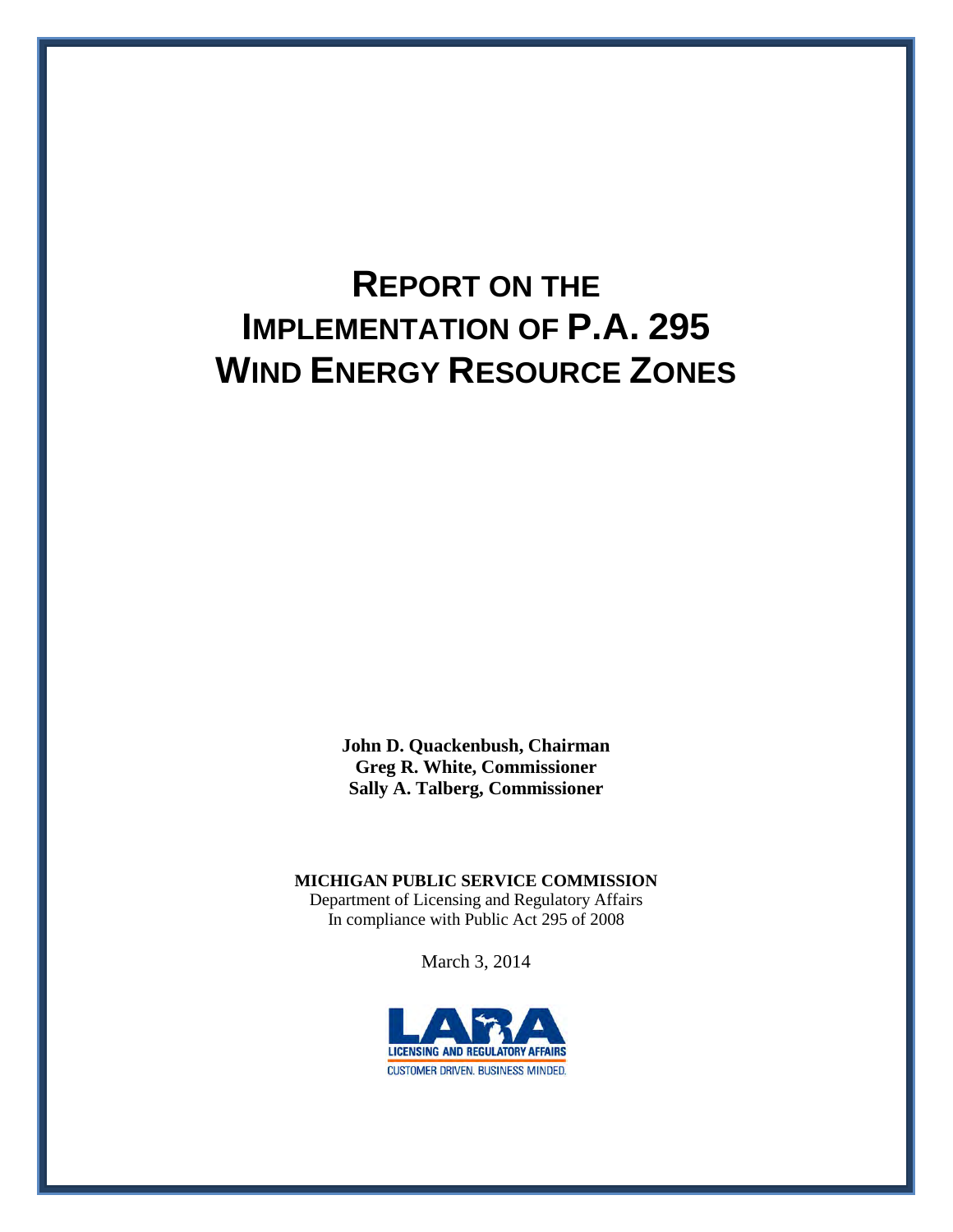## **Background**

Section 155 of Public Act 295 of 2008 (PA 295 or the Act) requires the Michigan Public Service Commission (Commission or MPSC) to submit an annual report "summarizing the impact of establishing wind energy resource zones, expedited transmission line siting applications, estimates for future wind generation within wind zones, and recommendations for program enhancements or expansion." The report is to be submitted to the Governor and the Legislature on or before the first Monday of March of each year. This is the fourth annual report submitted pursuant to Section 155.

#### **PA 295 Wind Zone Process**

Part 4 of PA 295 directs the Commission to create an independent Wind Energy Resource Zone (WERZ) Board and identifies the process for the Commission to designate a primary wind zone and perhaps multiple zones. The WERZ Board issued its findings in a final report on October [1](#page-1-0)5, 2009, and dissolved thereafter pursuant to PA 295.<sup>1</sup> Details regarding the analysis and results reported by the WERZ Board are included in *Appendix A*.

#### **Commission Order Declaring Wind Zones**

On January 27, 2010, the Commission formally accepted the WERZ Board's Final Report and through a final order<sup>[2](#page-1-1)</sup> designated Region 4 as the primary wind energy resource zone and Region 1 as an additional wind energy resource zone. The wind energy resource zones are shown in **Figure 1**.

<span id="page-1-0"></span><sup>&</sup>lt;sup>1</sup> [http://www.dleg.state.mi.us/mpsc/renewables/windboard/werzb\\_final\\_report.pdf.](http://www.dleg.state.mi.us/mpsc/renewables/windboard/werzb_final_report.pdf)<br><sup>[2](http://www.dleg.state.mi.us/mpsc/renewables/windboard/werzb_final_report.pdf)</sup> http://efile.mpsc.state.mi.us/efile/docs/15899/0089.pdf.

<span id="page-1-1"></span>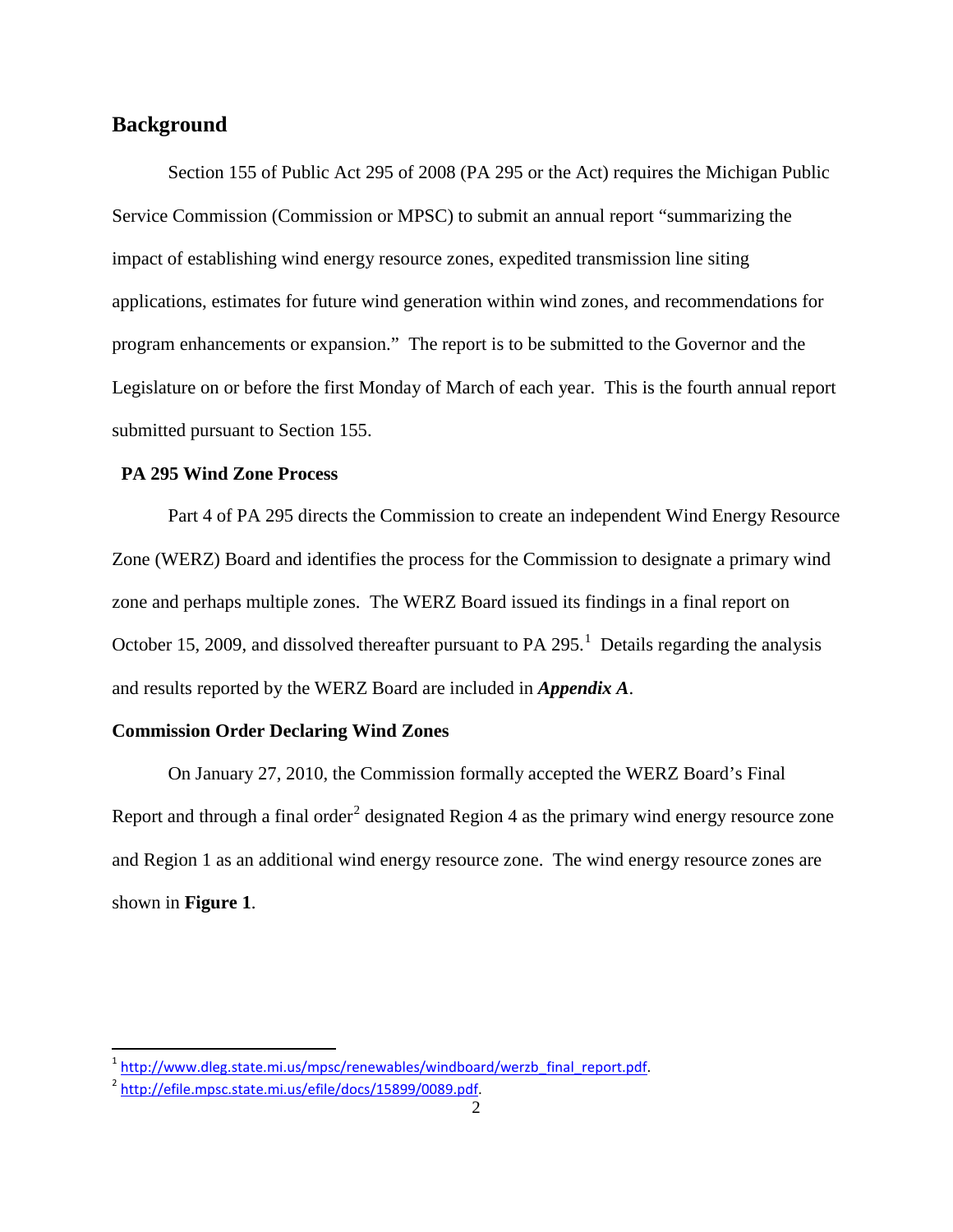

**Figure 1: Location of Wind Energy Resource Zones** 

# **Summary of the Impact of Establishing Wind Energy Resource Zones**

Since enactment of PA 295, wind energy has continued to grow within the State of Michigan. Following the declaration of wind energy resource zones by the Commission, development has occurred in the primary wind energy resource zone as summarized further below. To date, there has been no wind development in the additional wind energy resource zone.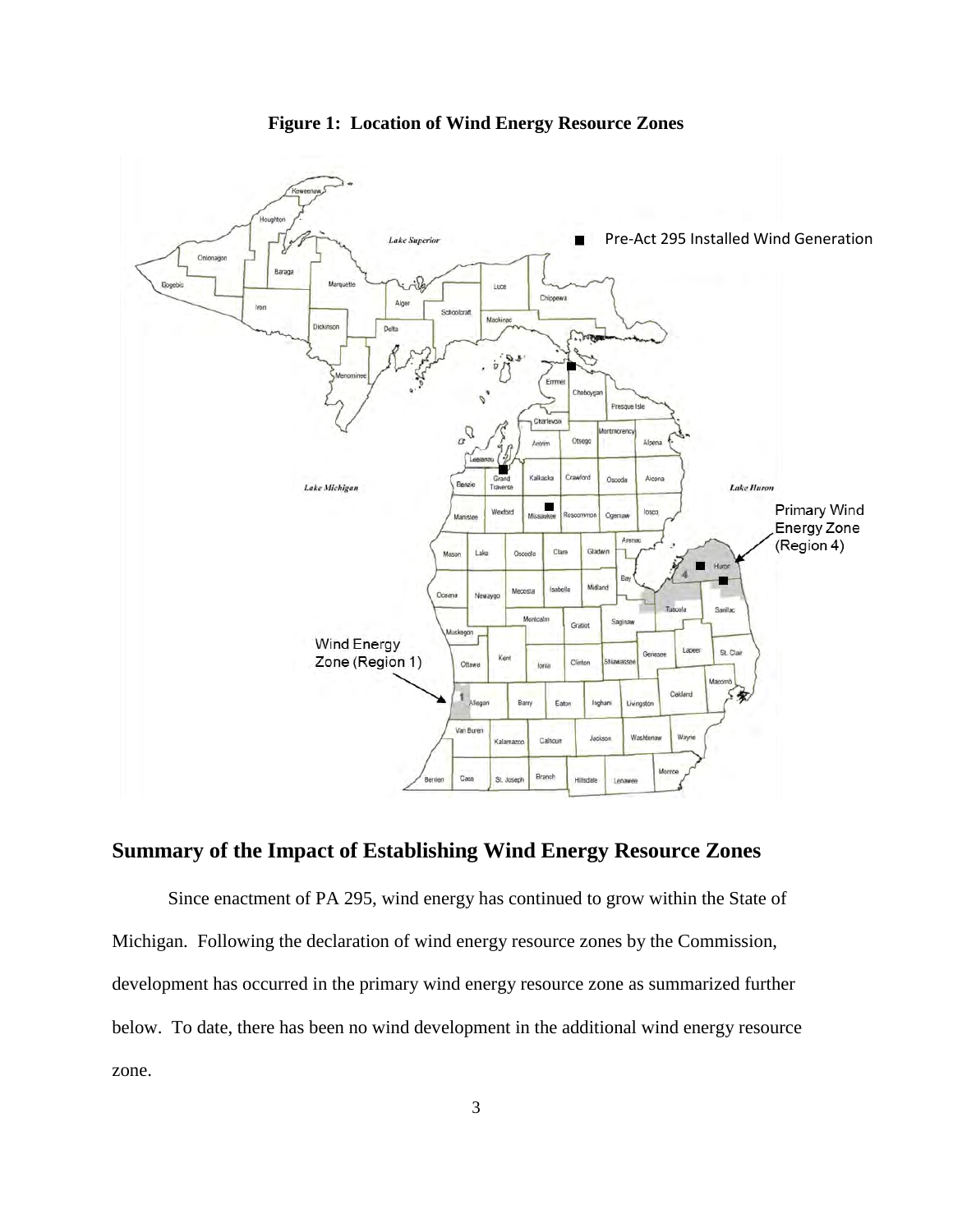#### **Expedited Transmission Line Siting Applications**

On August [3](#page-3-0)0, 2010, ITC submitted its application in Case No. U-16200<sup>3</sup> to build a transmission line to serve the primary wind energy resource zone (Region 4). The transmission line (Thumb Loop) is a 345kV double-circuit configuration approximately 140 miles in length, running through 26 townships, with four new substations and capable of meeting the WERZ Board's estimated wind generation potential for the primary wind energy resource zone. The Commission granted ITC's application on February 25, 2011 pursuant to the expedited siting process set forth in PA 295.

In March 2011, the Association for Businesses Advocating Tariff Equity (ABATE), the Michigan Public Power Agency (MPPA), and the Michigan Municipal Electric Association (MMEA) appealed the Commission's February 25, 2011 order at the Michigan Court of Appeals. The Court's decision was issued on November 6, 2012.<sup>[4](#page-3-1)</sup> The Court held that the Commission properly issued the siting certificate, but also held that the Commission's conclusion that construction is permitted by the certificate was erroneous. The Court further held that because it was mindful of the effects of its holding, it limited its holding to prospective application only. Therefore, any future transmission projects brought forth under the 2008 PA 295 expedited siting process had to comply with the 1995 PA 30 requirements prior to construction. In December 2012, ABATE, MPPA and the MMEA requested leave to appeal the decision at the Michigan Supreme Court. On March 27, 2013 the Michigan Supreme Court reversed in part the holding of the Court of Appeals, and held that 2008 PA 295, Part 4, is a

<span id="page-3-1"></span><span id="page-3-0"></span> $\frac{3 \text{ http://efile.mpsc.state.mi.us/efile/viewcase.php?casenum=16200}}{4 \text{ http://efile.mpsc.state.mi.us/efile/viewcase.php?casenum=16200}}$ .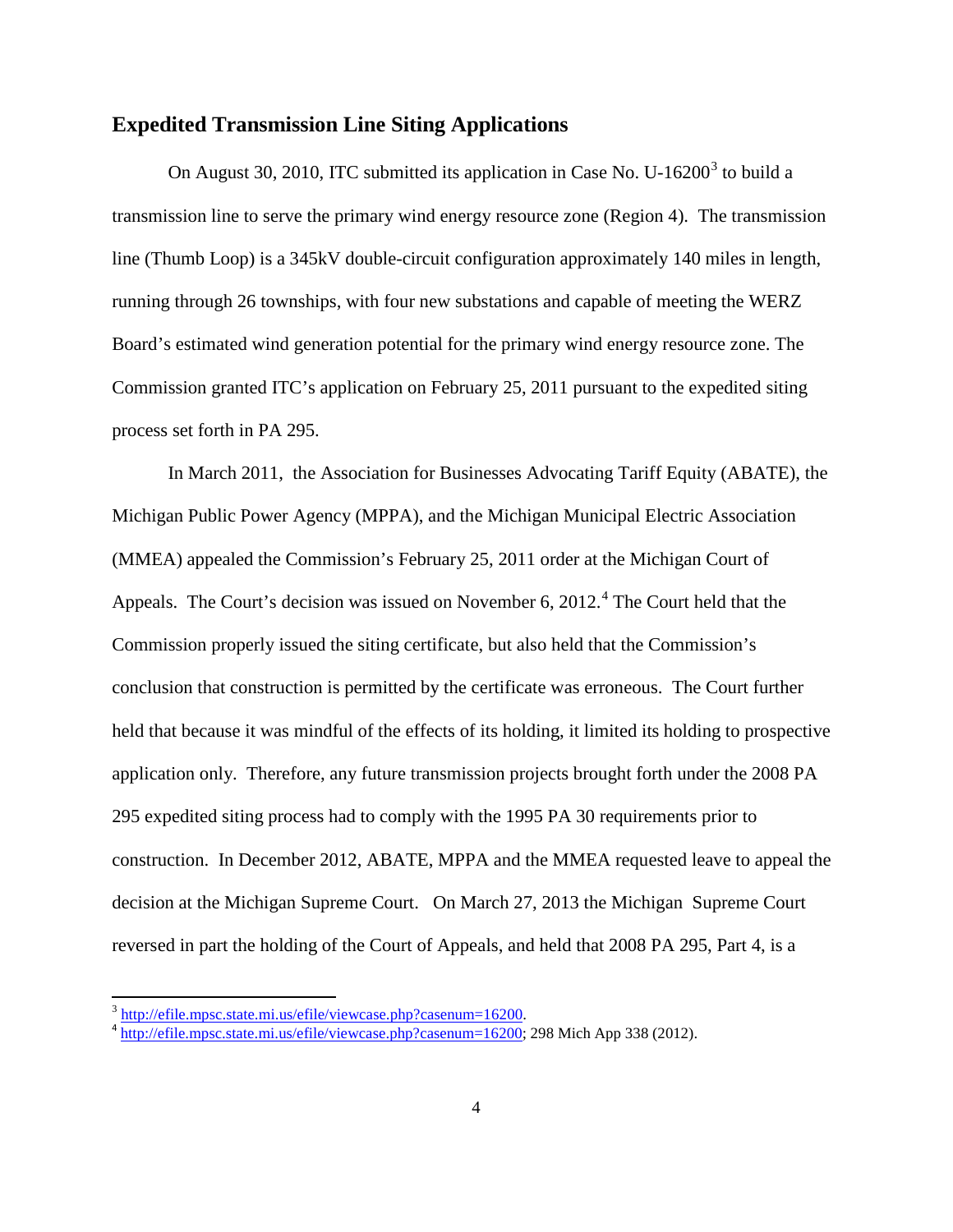comprehensive legislative scheme for issuing expedited siting certificates, and clearly intended construction of approved transmission lines.

During the last year, an individual landowner has taken issue with variances in the siting of the Thumb Loop. On July 29, 2013, the Commission issued an order stating that the modifications are within the scope of minor adjustments allowed in the February 25, 2011 order. This decision is being contested at the Michigan Court of Appeals.

#### **Estimates for Future Wind Generation within Wind Zones**

In determining the estimate of future wind generation within wind zones, the Commission considered several key factors that may influence wind generation development including the quality of the wind resource, electric provider interest in entering into Act 295 contracts or building projects, developer activity as indicated by the MISO interconnection queue (Queue), transmission availability and wind siting and zoning issues. In designating wind energy resource zones, the Commission considered and relied on the WERZ Board's analysis and findings. The WERZ Board identified the area now designated as the primary wind energy resource zone as the region with the highest wind potential in the state. As described in Appendix A, the WERZ Board estimated a minimum wind generation capacity of 2,367 MW and a maximum of 4,236 MW for the primary wind energy resource zone.

Following the enactment of PA 295, wind generation development in Michigan started increasing, both inside and outside of the declared wind energy resource zones. The renewable energy standard under the Act has resulted in 1,337 MW of Act 295 renewable energy contracts for new wind projects located in Michigan receiving Commission approval. The locations of known wind projects are shown in **Figure 2.**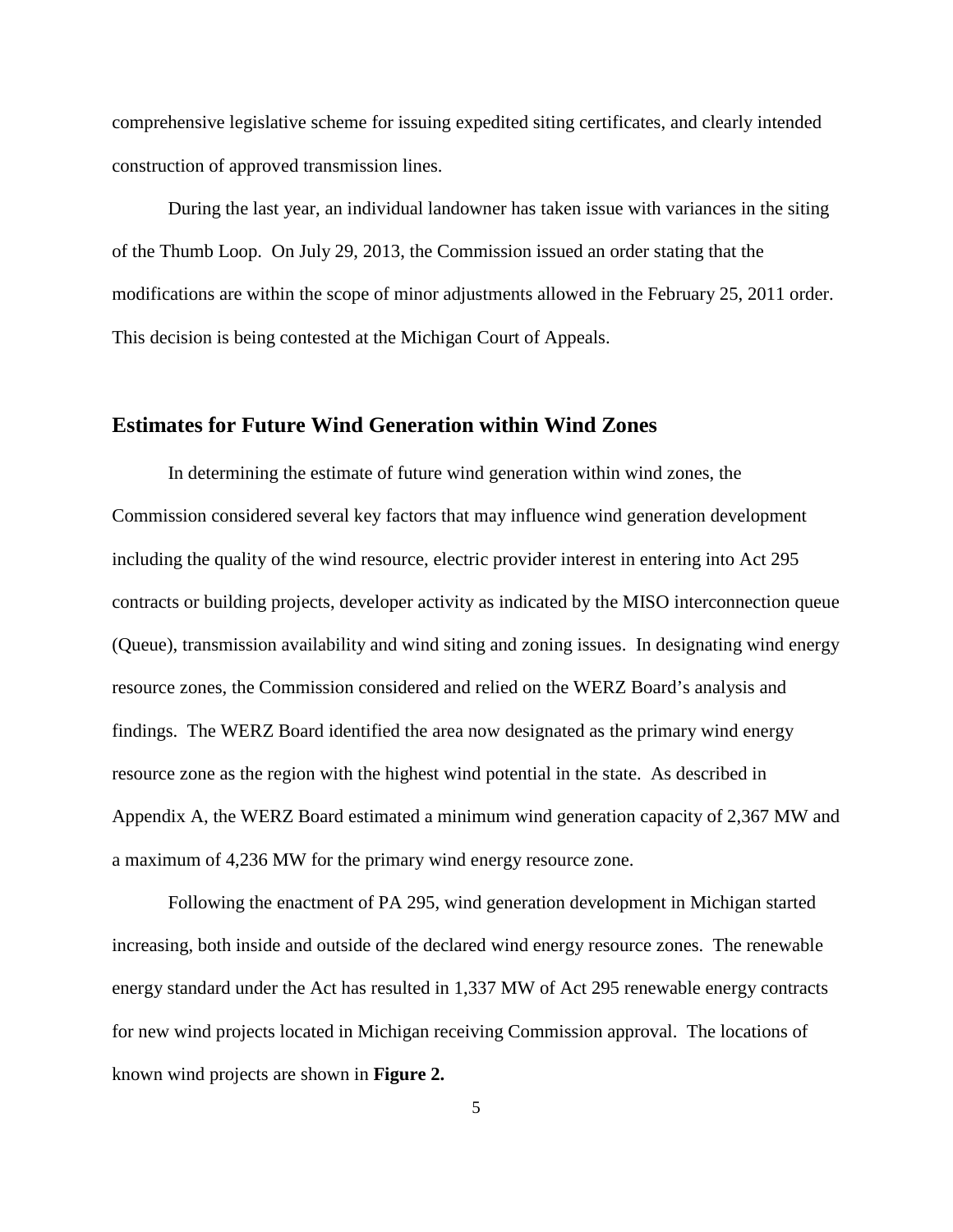



In 2013, 175 MW of new wind capacity became commercially operational in Michigan.

Michigan has now reached a total of 1,161 MW of operational wind generation. Details about each wind farm are included in Appendix B.

Approximately 867 MW out of the total 1,337 MW of approved new Michigan wind contracts and 122 MW of pre-Act wind generation are located in the primary wind energy resource zone. The total wind generation (pre-Act and Act 295 contracts), planned and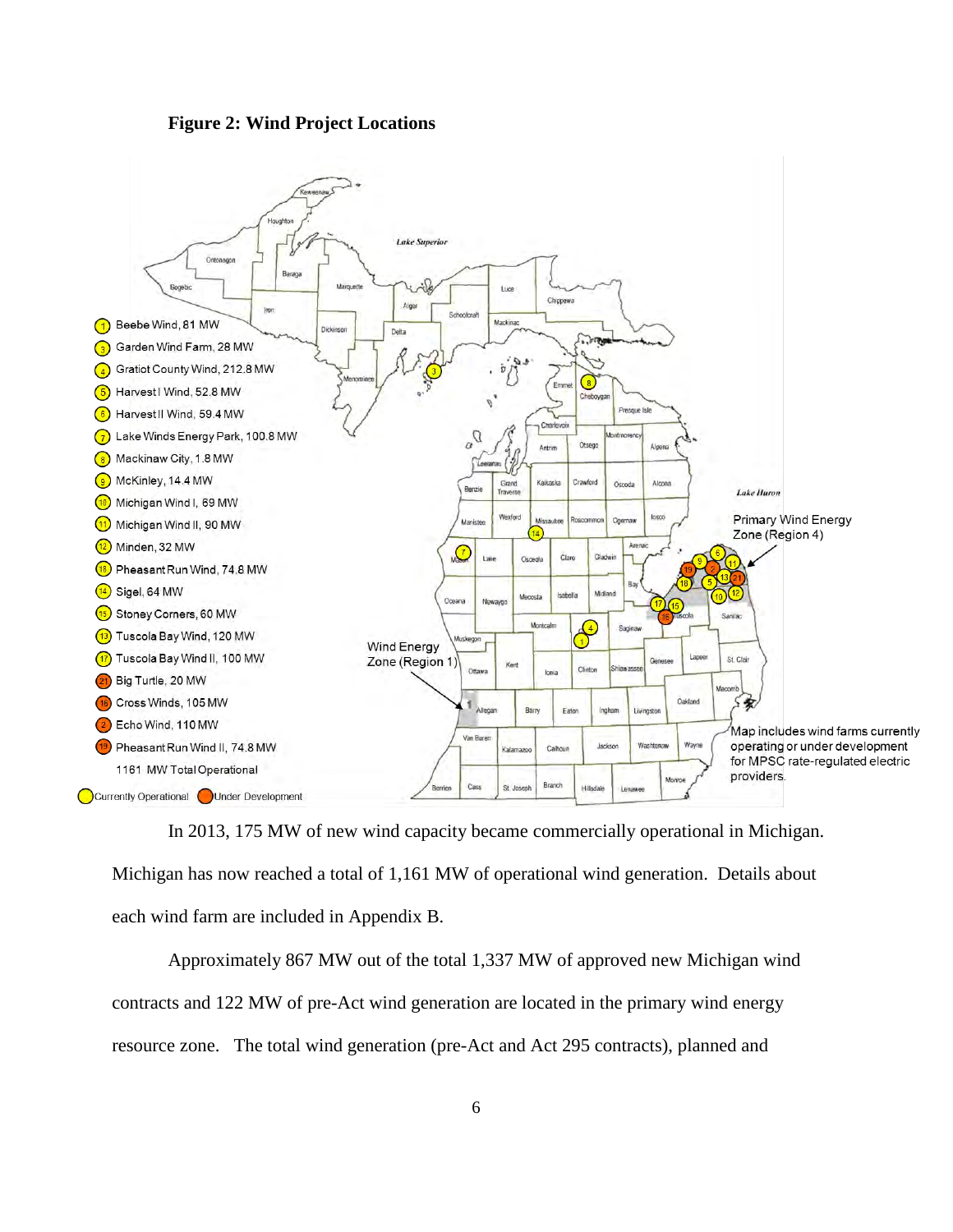operational, in the primary wind energy resource zone is 989 MW. Out of the 989 MW, a total of 677 MW is commercially operational in the Thumb Area at this time.

With achievement of the current renewable energy standard in sight, future wind development has continued with 175 MW of new wind becoming operational in 2013 and 312 MW expected in 2014. Wind development beyond 2014 is expected to be limited based on renewable energy plans filed with the Commission. Factors that could impact Michigan's rate of wind development beyond 2014 include availability of the federal production tax credit and possible changes to Michigan's renewable energy standard.

The Governor's November 2012 [Special Message](http://w3.michigan.gov/documents/snyder/EE_Message_FINAL_pdf_404563_7.pdf) on Energy and the Environment established a series of Michigan Energy Public Forums and reports to help Michigan energy policy makers identify and gather information to enable them to make good energy decisions. The final report, Readying Michigan to Make Good Energy Decisions: Renewable Energy,<sup>[5](#page-6-0)</sup> was released on November 4, 2013. On December 19, 2013, the Governor held a media roundtable to discuss plans for a no-regrets energy policy for Michigan<sup>[6](#page-6-1)</sup> where Governor Snyder outlined goals that included an increase by 2025 in Michigan's renewable portfolio based on relative cost, reliability, and environmental benefits.

Potential wind generation projects in Michigan can also be assessed by review of activity in the Queue. As of February 2014, the total Michigan wind generation that is in service, under construction, or in development with 'active' status in the Queue is 3,291 MW. **Figure 3** shows the MW of wind generation per county that is currently listed as under construction, in service or as 'active' in the Queue. The locations shown in **Figure 3** are not representative of actual

<span id="page-6-0"></span><sup>&</sup>lt;sup>5</sup> http://www.michigan.gov/documents/energy/renewable\_final\_438952\_7.pdf.<br><sup>6</sup> http://www.michigan.gov/snyder/0,4668,7-277--318423--,00.html.

<span id="page-6-1"></span>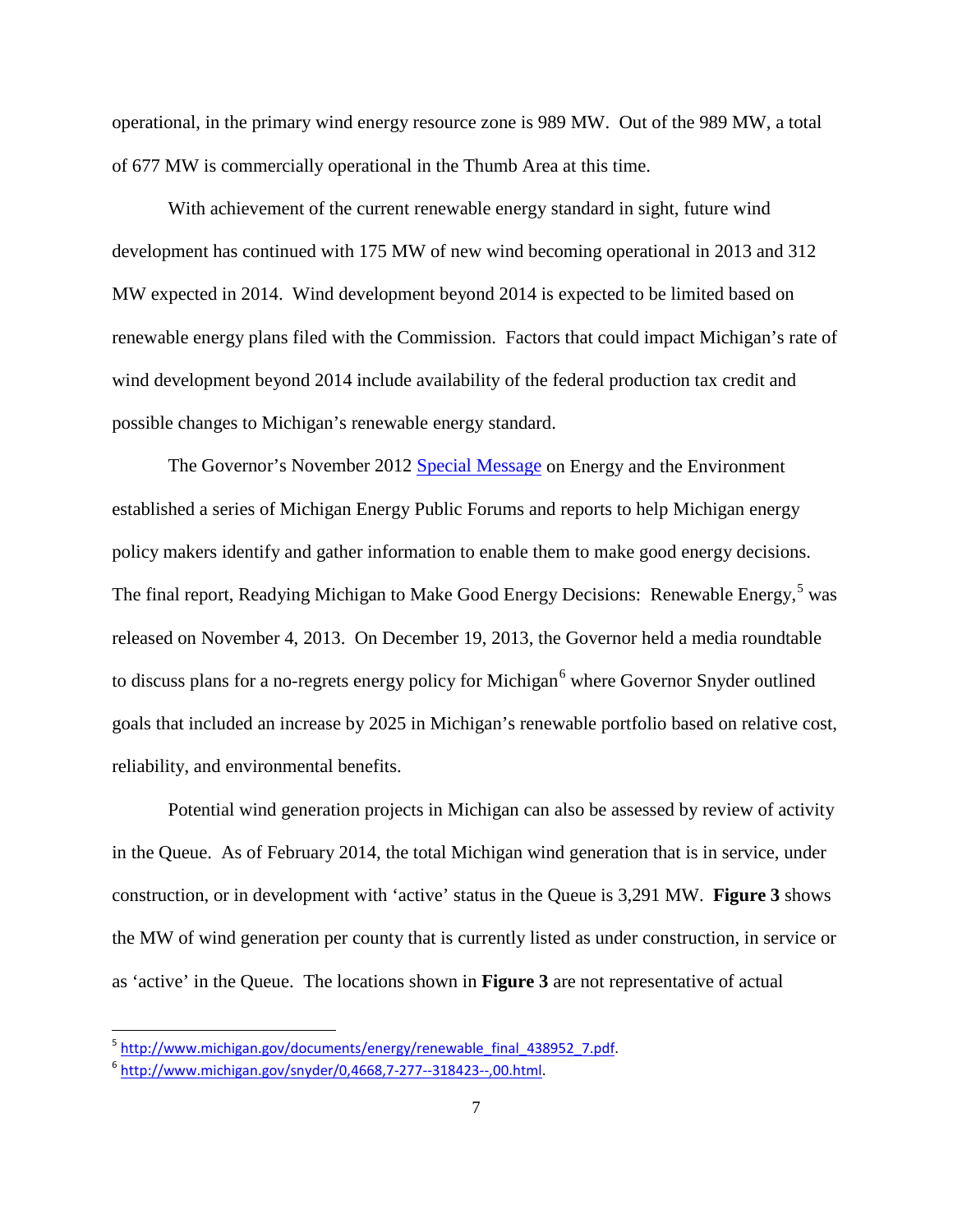interconnection points because the precise locations of the proposed interconnections are not listed within the Queue, and individual wind generation proposals have been summed to provide a total capacity per county.



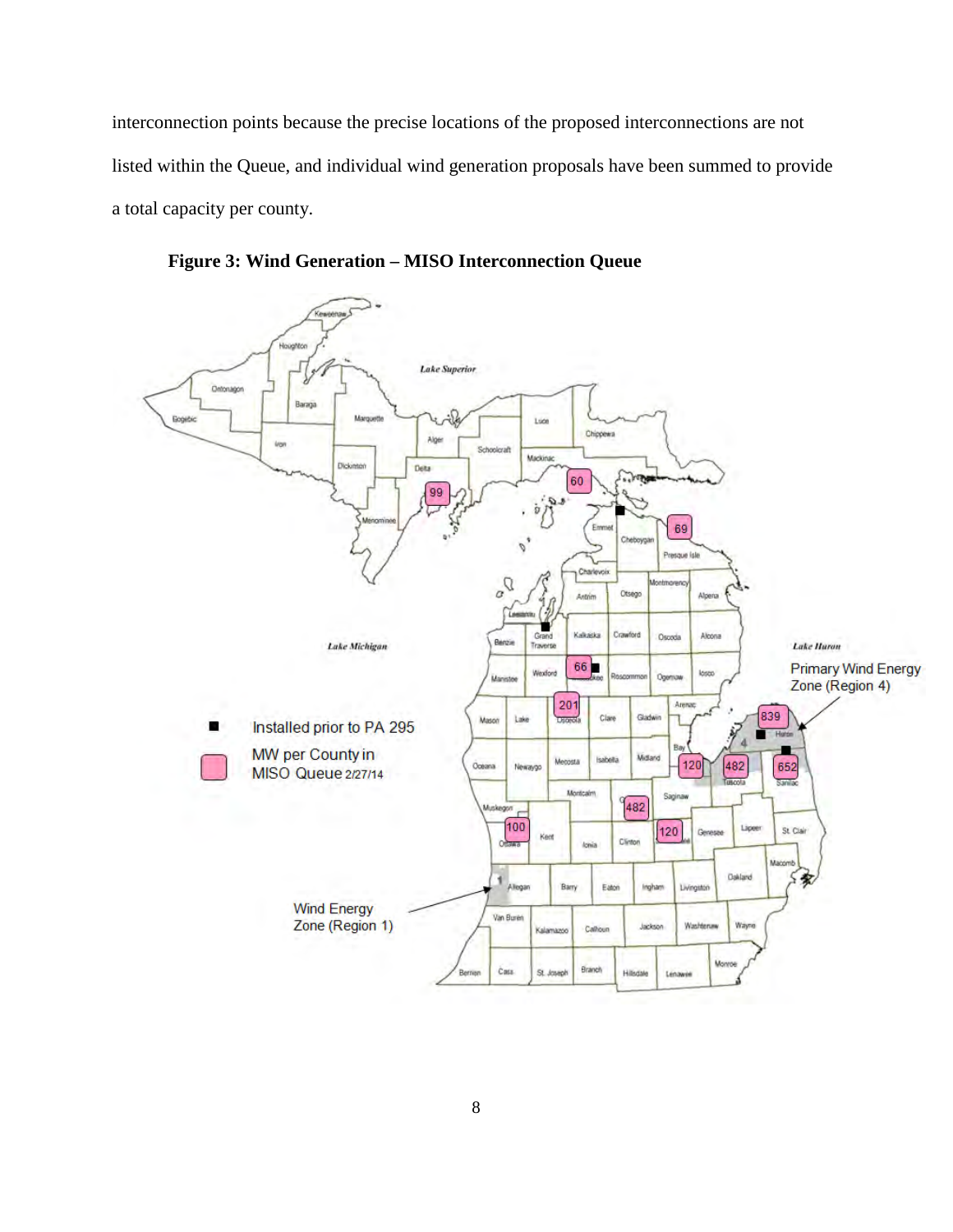While it appears that some wind generation projects in the Queue still have several milestones to be reached before being considered firm, there is a significant portion of MW in the definitive planning phase (DPP). Within the MISO interconnection process, the DPP has been referred to as a 'fast lane' towards completion. Adjusting the Queue total to reflect wind generation capacity that is either in service, under construction, or in the later stages of the MISO process such as DPP or the facilities study phase results in a total of approximately 1,864 MW. Subtracting the 1,471 MW of wind that is in service or under development as a result of Act 295 contracts from the adjusted Queue data shows the near-term potential for an additional 393 MW of wind in Michigan that is already in later stages of development. Outside the 'fast lane' process, the Queue indicates the potential for approximately 1,427 MW of additional wind.

Indications are that the establishment of a primary wind energy resource zone has had a positive impact on the development of wind due to the expedited transmission siting provisions in the Act. Although the Queue continues to show additional wind development in Michigan, it is likely that, based on the current renewable energy standard, development has peaked. One potential reason for this is that almost all the projects expected to be necessary for Act 295 compliance in 2015 are already under development and hence, included in the Queue. Another reason is the continuing uncertainty surrounding the federal Production Tax Credit (PTC), which requires wind projects to be five percent complete by December 2013 in order to qualify.<sup>[7](#page-8-0)</sup> Projects which were not five percent complete by December 2013 will have no PTC unless Congress acts to extend the credits again.

l

<span id="page-8-0"></span><sup>7</sup> *See* [http://dsireusa.org/incentives/incentive.cfm?Incentive\\_Code=US13F&re=1&ee=1.](http://dsireusa.org/incentives/incentive.cfm?Incentive_Code=US13F&re=1&ee=1)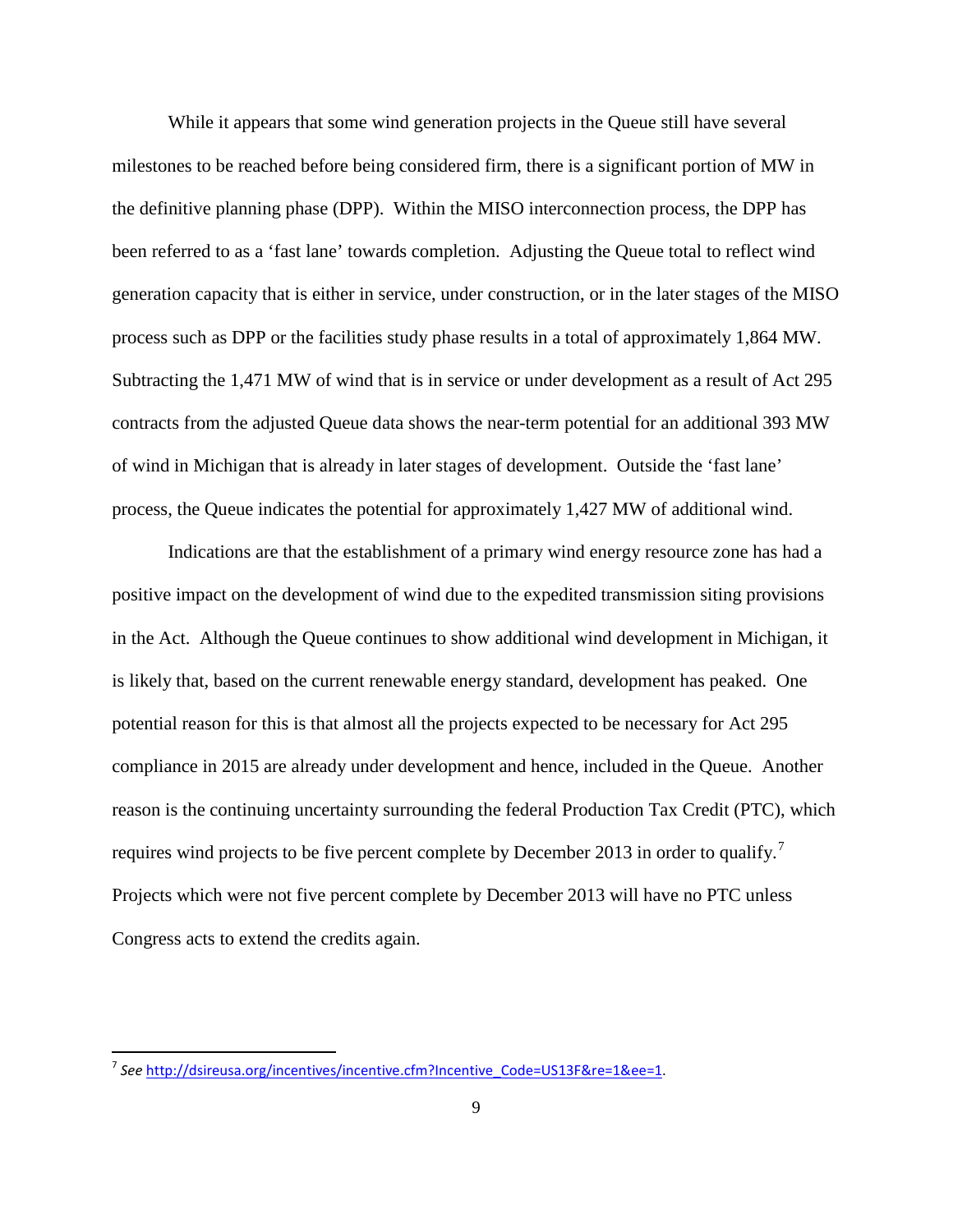# **Recommendations for Program Enhancements or Expansion**

There is continued development of wind generation in Michigan's primary wind energy resource zone. The wind energy resource zone process was successful and is a contributing factor in the development of wind energy where Michigan's highest wind energy potential exists. Given that development of wind energy within the primary wind energy zone has occurred, it is recommended that this report either be discontinued or the relevant information be consolidated into the renewable energy annual report that is required in Section 51 of the Act.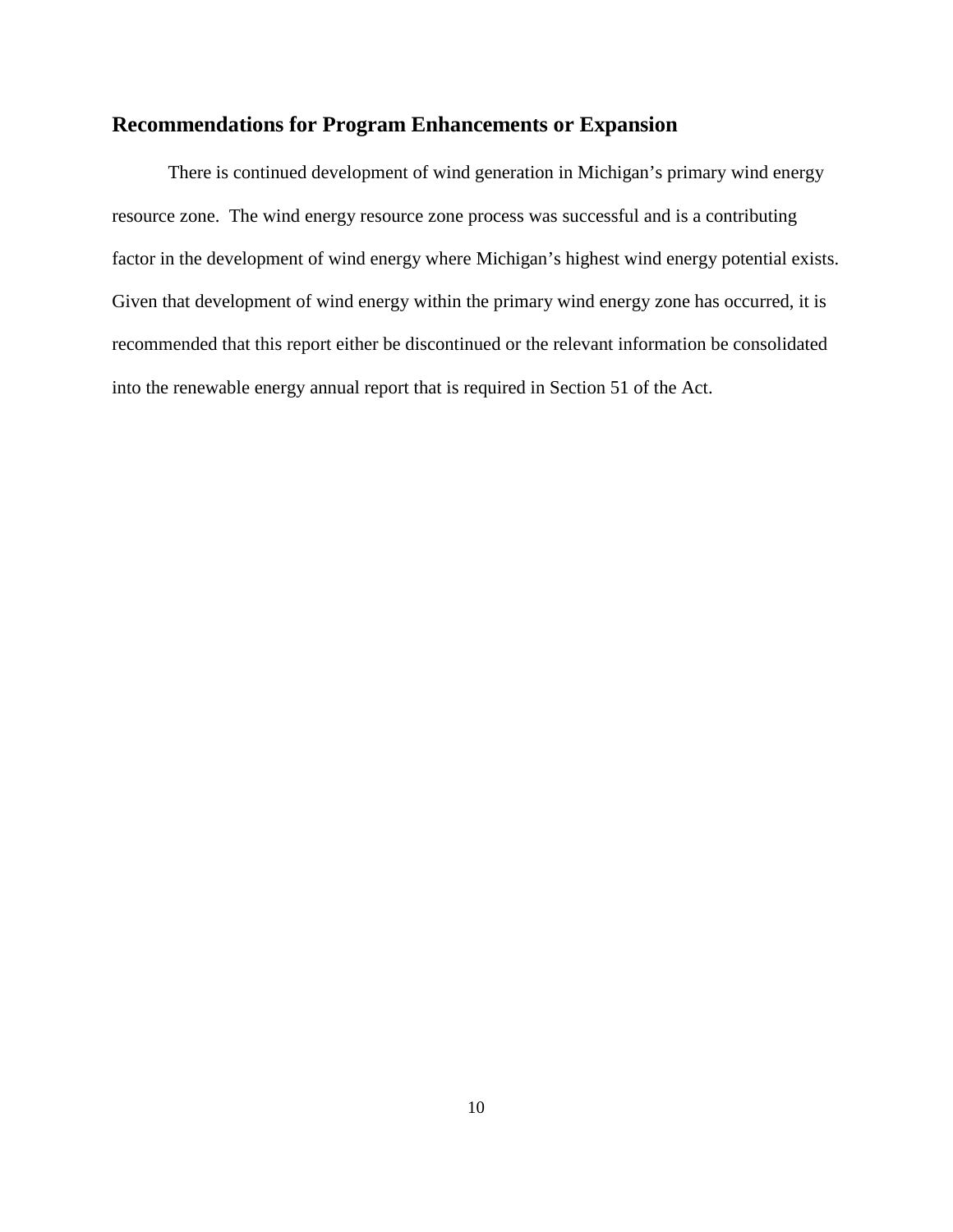# **APPENDIX A – PA 295 Wind Zone Process**

On December 4, 2008, the Commission issued an order in Case No. U-15899, creating the WERZ Board. The WERZ Board consisted of 11 members with various backgrounds who were appointed by the Commission. Acting independently of the Commission, the WERZ Board studied, evaluated, and analyzed the wind energy production potential in the State of Michigan.

Based on the information gathered, the WERZ Board issued its final report<sup>[8](#page-10-0)</sup> on October 15, 2009. The report included details regarding the study methodology and the assumptions used, as well as details regarding the regions in Michigan with the greatest wind potential. The areas within the state of Michigan found to have the greatest wind energy production potential by the WERZ Board are identified as Region 1, Region 2, Region 3 and Region 4 and are shown in the shaded gray areas in **Figure A1**:

<span id="page-10-0"></span><sup>&</sup>lt;sup>8</sup> [http://www.dleg.state.mi.us/mpsc/renewables/windboard/werzb\\_final\\_report.pdf.](http://www.dleg.state.mi.us/mpsc/renewables/windboard/werzb_final_report.pdf)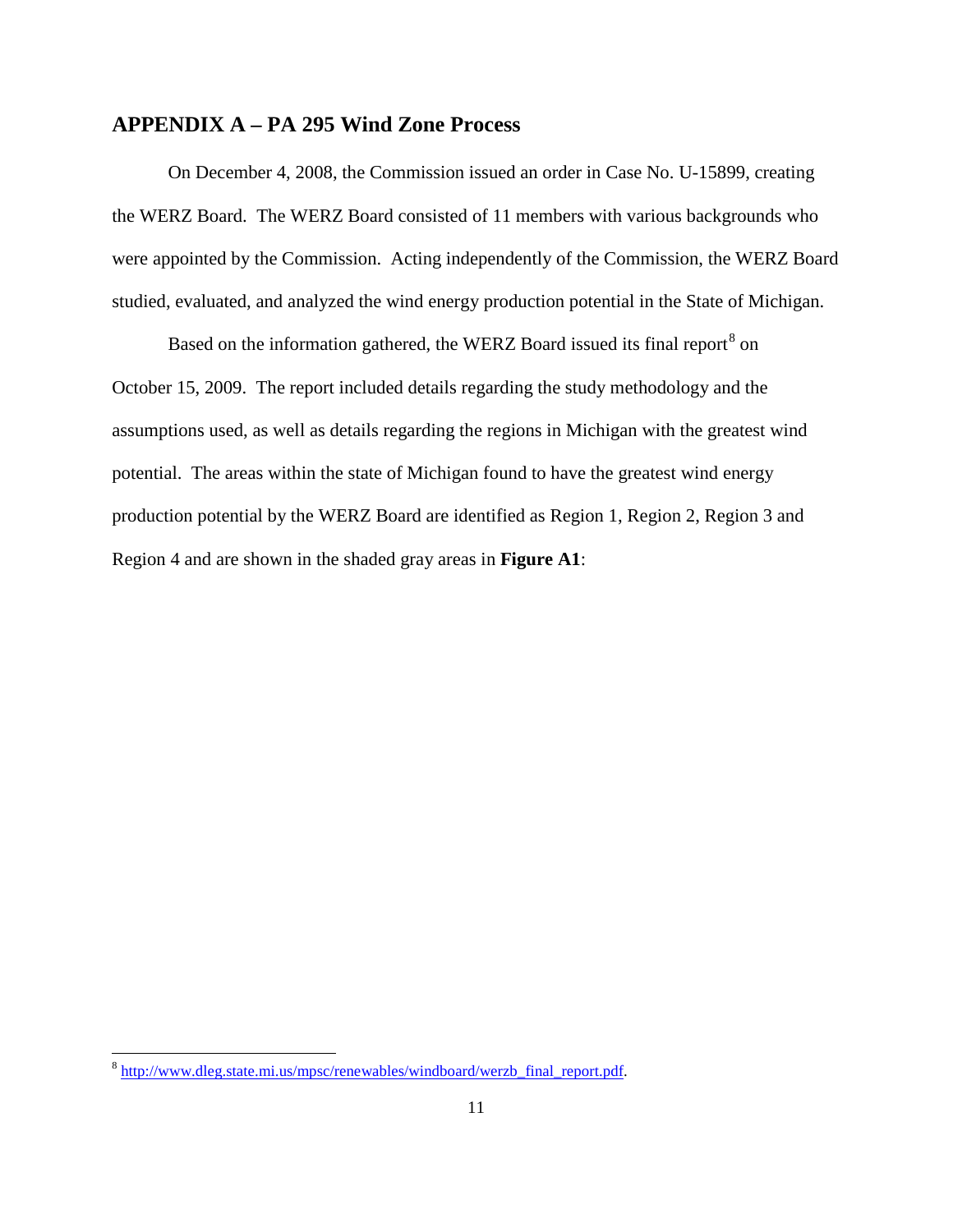



The WERZ Board reported details for each of the top four identified regions within the state including an estimate of the minimum and maximum number of wind turbines that could be installed within each region, an estimate of the minimum and maximum potential wind generation capacity for each region and an estimate of the minimum and maximum annual wind energy production potential within each region. These estimates are shown in **Table A1.**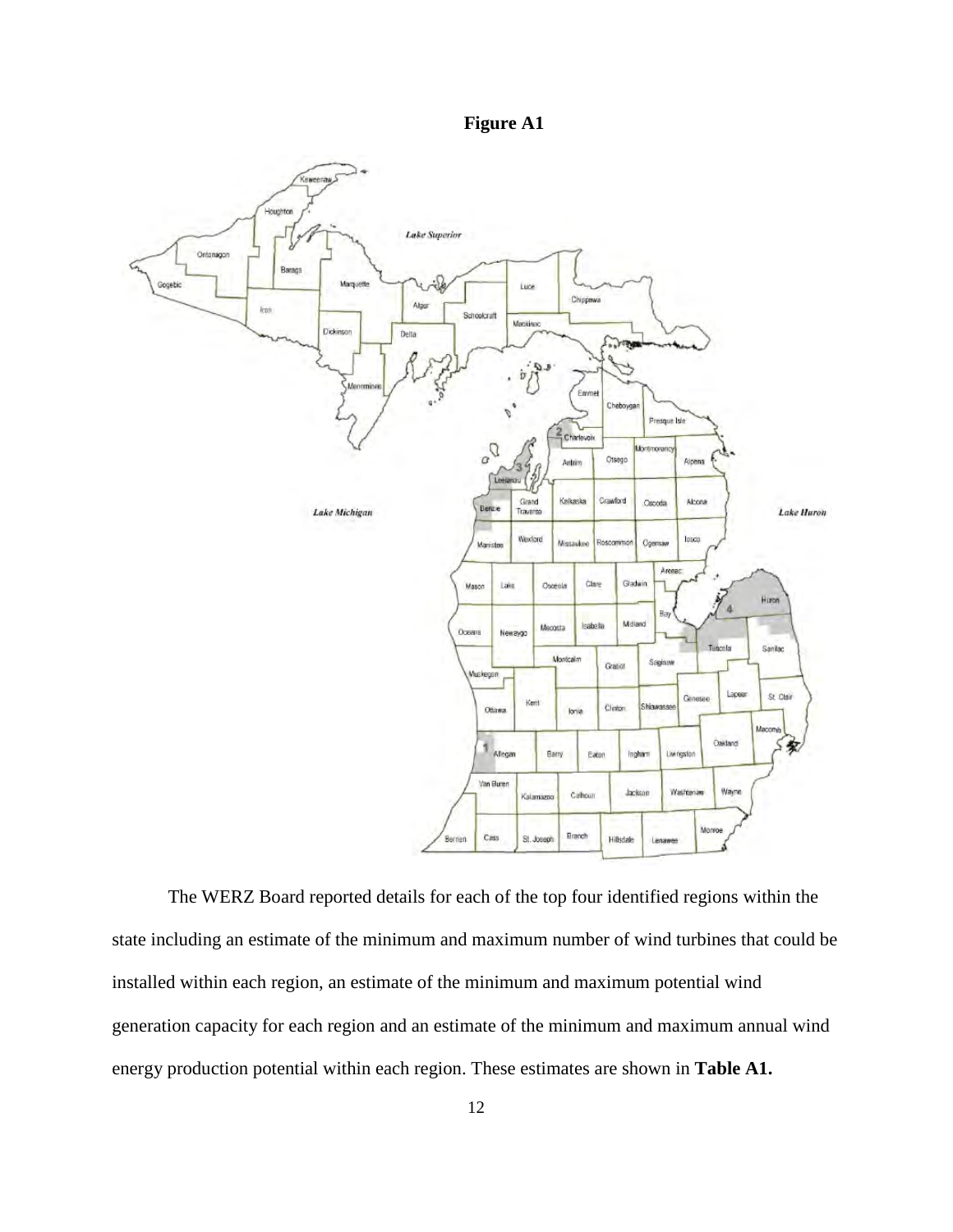## **Table A1[9](#page-12-0)**

## Estimated Minimum and Maximum Number of Turbines, Capacity, and Annual Energy Production, by Identified Region

|                |                                               |                              | <b>Minimum</b>          |                                         |                              | <b>Maximum</b>          |                                         |
|----------------|-----------------------------------------------|------------------------------|-------------------------|-----------------------------------------|------------------------------|-------------------------|-----------------------------------------|
| Region         | <b>Counties</b>                               | <b>Number of</b><br>turbines | <b>Capacity</b><br>(MW) | <b>Annual energy</b><br>potential (MWh) | <b>Number of</b><br>turbines | <b>Capacity</b><br>(MW) | <b>Annual energy</b><br>potential (MWh) |
|                | Allegan                                       | 166                          | 249                     | 747,938                                 | 296                          | 445                     | 1,338,415                               |
| $\overline{2}$ | Antrim<br>Charlevoix                          | 102                          | 153                     | 439,555                                 | 183                          | 274                     | 786,572                                 |
| 3              | <b>Benzie</b><br>Leelanau<br>Manistee         | 435                          | 652                     | 1,991,679                               | 778                          | 1,167                   | 3,564,058                               |
| 4              | Huron<br>Bay<br>Saginaw<br>Sanilac<br>Tuscola | 1,578                        | 2,367                   | 6.723.472                               | 2.824                        | 4.236                   | 12.031.477                              |
| <b>TOTAL</b>   |                                               | 2.281                        | 3.421                   | 9.902.644                               | 4.081                        | 6.122                   | 17.720.522                              |

SOURCE: Research and findings from Michigan State University Land Policy Institute, 2009, prepared for WERZ Board. NOTE: These estimates are based on the board's base-case analysis described in the Methodology section and assume a 1.5-megawatt (MW) wind turbine with a hub height of 80 meters. The MW capacity is calculated by multiplying the nameplate capacity of the wind turbine times the number of estimated turbines. The annual energy production in megawatt hours (MWh) is the amount of energy that these turbines are expected to produce over the year, taking into account variability in wind speeds and other factors.

As shown in **Table A1**, the Thumb Region of Michigan (Region 4), consisting of Huron county and parts of Bay, Saginaw, Sanilac and Tuscola counties, was identified in the WERZ Board report to be the region within the state of Michigan having the highest wind potential.

On November 30, 2009, ITC Holdings, through its subsidiaries ITC *Transmission* (ITC) and the Michigan Electric Transmission Company, LLC (METC), along with Wolverine Power Supply Cooperative Inc. (Wolverine) and Indiana Michigan Power (I&M) reported transmission infrastructure upgrades necessary to support the wind energy production potential for each of the four regions. $10$ 

l

<span id="page-12-0"></span><sup>9</sup> [http://www.dleg.state.mi.us/mpsc/renewables/windboard/werzb\\_final\\_report.pdf,](http://www.dleg.state.mi.us/mpsc/renewables/windboard/werzb_final_report.pdf) Exhibit 3, p. 9.

<span id="page-12-1"></span><sup>&</sup>lt;sup>10</sup> [http://efile.mpsc.state.mi.us/efile/viewcase.php?casenum=15899,](http://efile.mpsc.state.mi.us/efile/viewcase.php?casenum=15899) Document Nos. 25, 26, 27, and 28.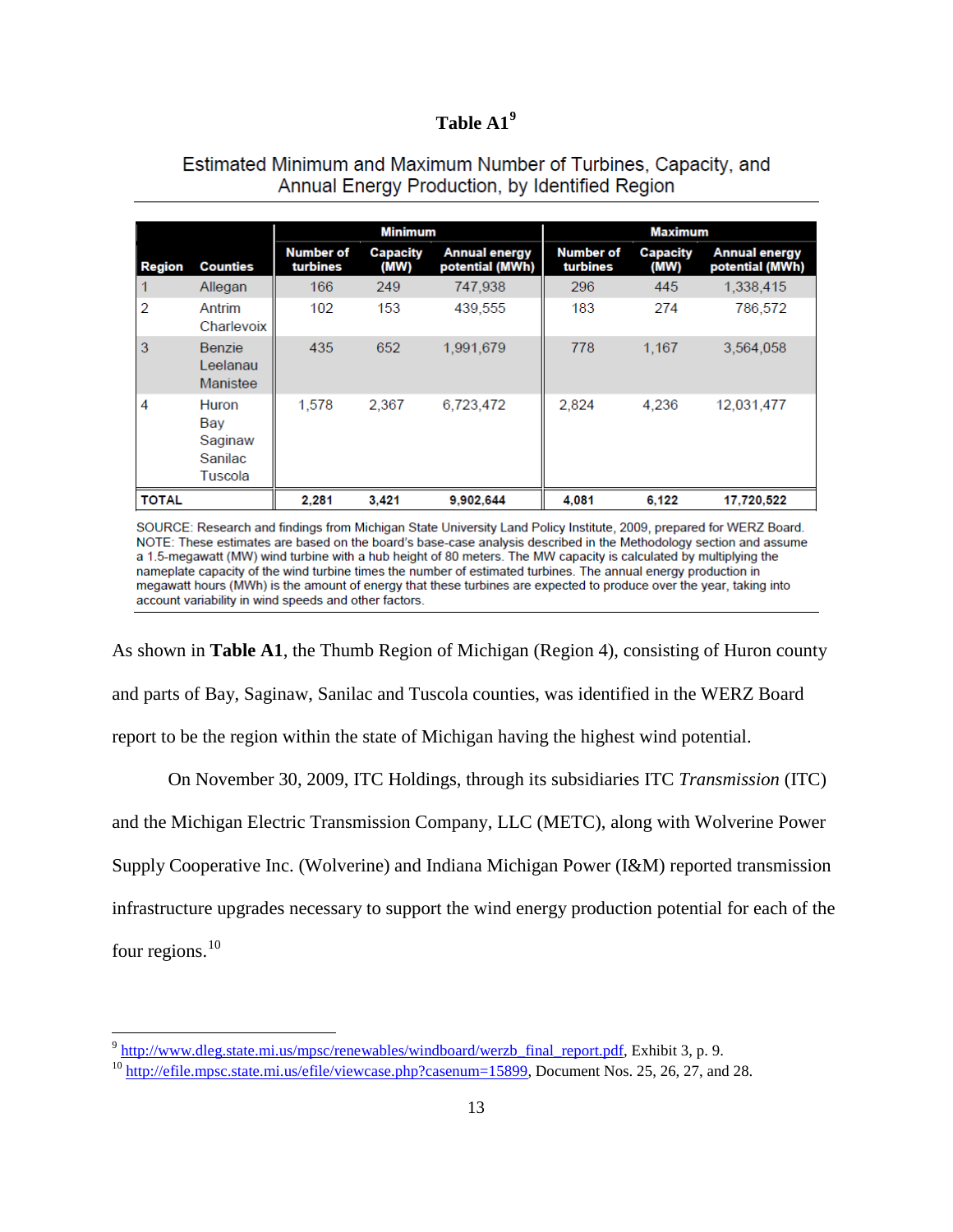Section 147 of PA 295 states the Commission "shall, through a final order designate the area of this state likely to be most productive of wind energy as the primary wind energy resource zone and may designate additional wind energy resource zones." On January 27, 2010, the Commission formally accepted the WERZ Board's Final Report and through a final order<sup>[11](#page-13-0)</sup> designated Region 4 as the primary wind energy resource zone and Region 1 as an additional wind energy resource zone. The designation of the two regions as wind energy resource zones makes them eligible for expedited transmission siting, as provided for in Part 4 of PA 295.

#### **Expedited Siting and Transmission Upgrades**

Section 149 of PA 295 provides the option for an electric utility, affiliated transmission company, or independent transmission company to submit an application to the Commission for an expedited siting certificate to facilitate the transmission of electricity generated by wind energy conversion systems located in a wind energy resource zone.

Upon receiving an application for an expedited siting certificate, the Commission will conduct a contested case proceeding. The expedited siting certificate shall be granted by the Commission, within 180 days of the application, if the following requirements are met:

- (a) The proposed transmission line will facilitate transmission of electricity generated by wind energy conversion systems located in a wind energy resource zone.
- (b) The proposed transmission line has received federal approval.
- (c) The proposed transmission line does not represent an unreasonable threat to the public convenience, health, and safety.
- (d) The proposed transmission line will be of appropriate capability to enable the wind potential of the wind energy resource zone to be realized.
- (e) The proposed or alternate route to be authorized by the expedited siting certificate is feasible and reasonable.

<span id="page-13-0"></span><sup>&</sup>lt;sup>11</sup> [http://efile.mpsc.state.mi.us/efile/docs/15899/0089.pdf.](http://efile.mpsc.state.mi.us/efile/docs/15899/0089.pdf)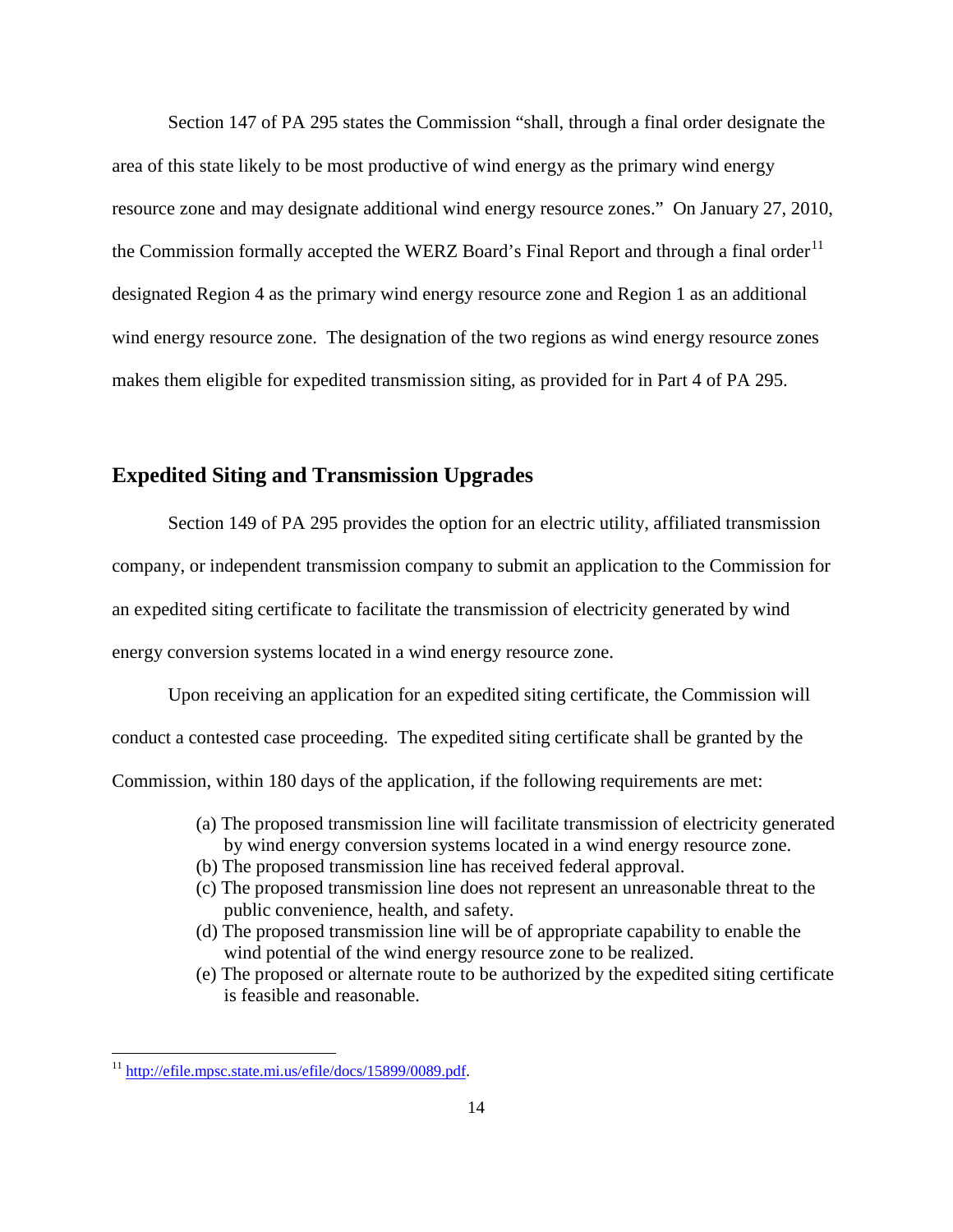For the additional wind energy resource zone (Region 1), ITC reported that upgrades to the transmission system in its territory would not be required to meet the minimum or maximum wind energy potential identified by the WERZ Board. However, closely situated Indiana Michigan Power reported that the minimum wind energy potential for Region 1 could not be supported without investing in the transmission infrastructure in its territory.

In the primary wind energy resource zone (Region 4), ITC reported that its transmission system is already operating at its full capacity. ITC reported that the existing 120 kV backbone running through the Thumb Region would need to be upgraded to six 230 kV circuits or four 345 kV circuits in order to meet the minimum wind energy potential reported by the WERZ Board. The 345 kV proposal would also meet the maximum wind energy potential, and was the least expensive alternative reported by ITC to meet the minimum or maximum wind energy potential of the region at \$510 million. Detroit Edison also reported that many miles of its distribution system in Region 4 may need to be upgraded in order to support additional wind generation. The actual amounts and locations of interconnecting generation in Region 4 would drive those upgrades and the scope of work required for the distribution system will not be known until those amounts and locations of wind generation are certain. The upgrades described for Region 4 resulted in the Thumb Loop transmission line filing discussed in this report.